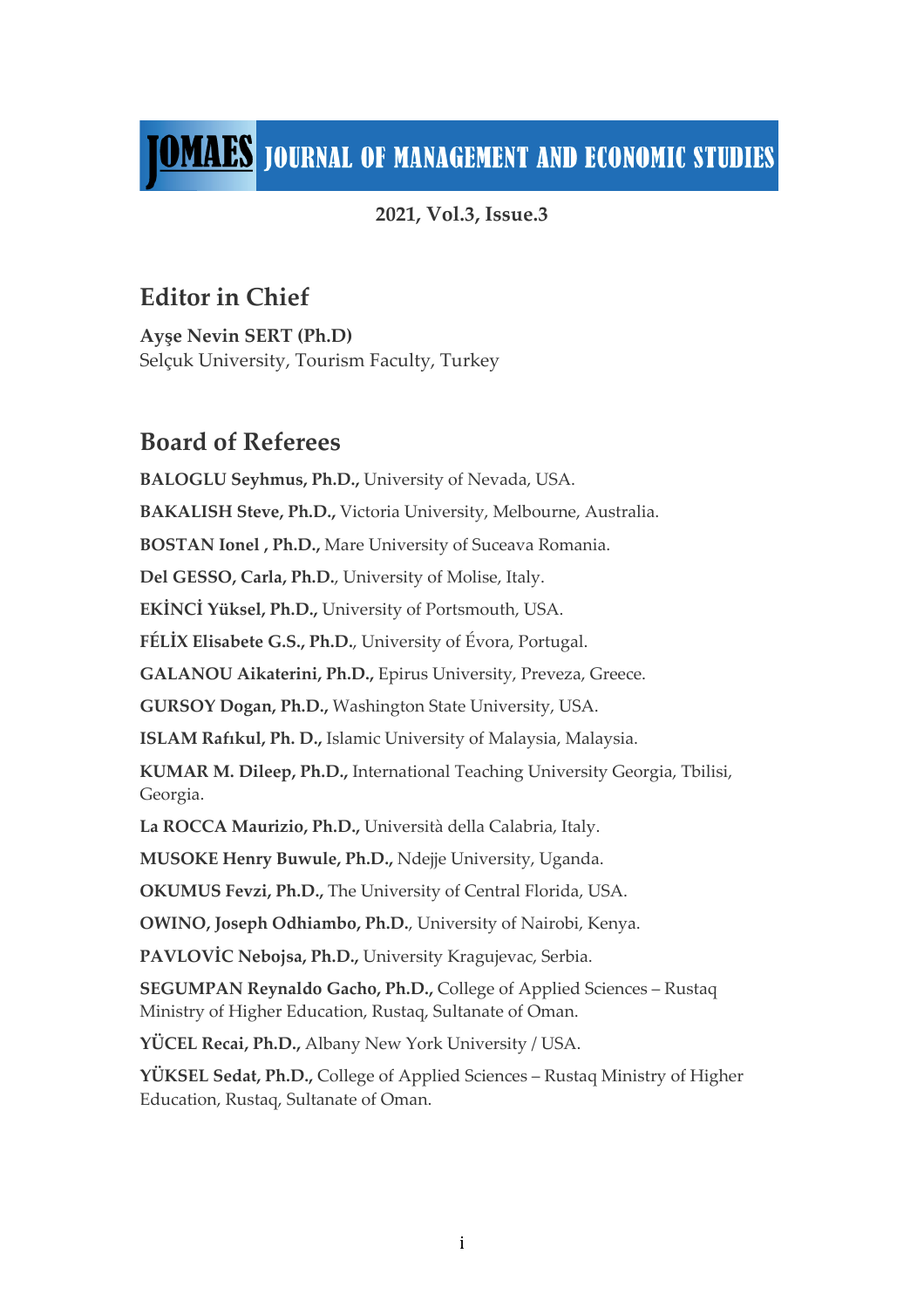# **TOMALES** JOURNAL OF MANAGEMENT AND ECONOMIC STUDIES

**2021, Vol.3, Issue.3**

## Indexing

DRJI | Directory of Research Journals Indexing ReseachBib – Academic Resource Index ISI | International Scientific Indexing RI-ROOTINDEXING ESJI | Eurasian Scientific Journal Index ICI Index Copernicus General Impact Factor